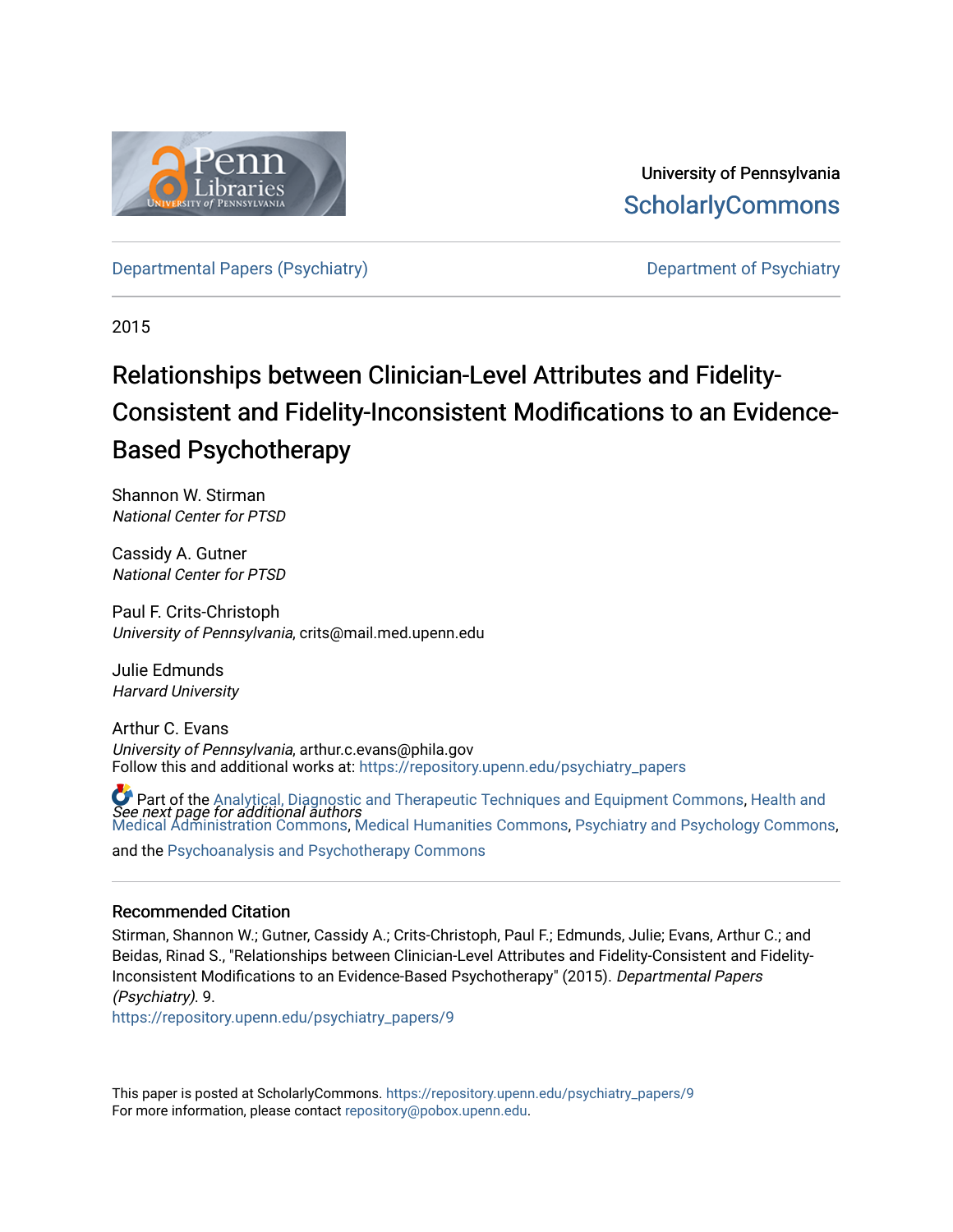# Relationships between Clinician-Level Attributes and Fidelity-Consistent and Fidelity-Inconsistent Modifications to an Evidence-Based Psychotherapy

# Abstract

Background: Clinicians often modify evidence-based psychotherapies (EBPs) when delivering them in routine care settings. There has been little study of factors associated with or implications of modifications to EBP protocols. This paper differentiates between fidelity-consistent and fidelityinconsistent modifications and it examines the potential influence of two clinician characteristics, training outcomes, and attitudes toward EBPs on fidelity-consistent and fidelity-inconsistent modifications of cognitive behavioral therapy in a sample of clinicians who had been trained to deliver these treatments for children or adults.

Methods: Survey and coded interview data collected 2 years after completion of training programs in cognitive behavioral therapy were used to examine associations between successful or unsuccessful completion of training, clinician attitudes, and modifications. Modifications endorsed by clinicians were categorized as fidelity-consistent or fidelity-inconsistent and entered as outcomes into separate regression models, with training success and attitudes entered as independent variables.

Results: Successful completion of a training program was associated with subsequent fidelityinconsistent modifications but not fidelity-consistent modifications. Therapists who reported greater openness to using EBPs prior to training reported more fidelity-consistent modifications at follow-up, and those who reported greater willingness to adopt EBPs if they found them appealing were more likely to make fidelity-inconsistent modifications.

Conclusions: Implications of these findings for training, implementation, EBP sustainment, and future studies are discussed. Research on contextual and protocol-related factors that may impact decisions to modify EBPs will be an important future direction of study to complement to this research.

# **Disciplines**

Analytical, Diagnostic and Therapeutic Techniques and Equipment | Health and Medical Administration | Medical Humanities | Psychiatry and Psychology | Psychoanalysis and Psychotherapy

# Author(s)

Shannon W. Stirman, Cassidy A. Gutner, Paul F. Crits-Christoph, Julie Edmunds, Arthur C. Evans, and Rinad S. Beidas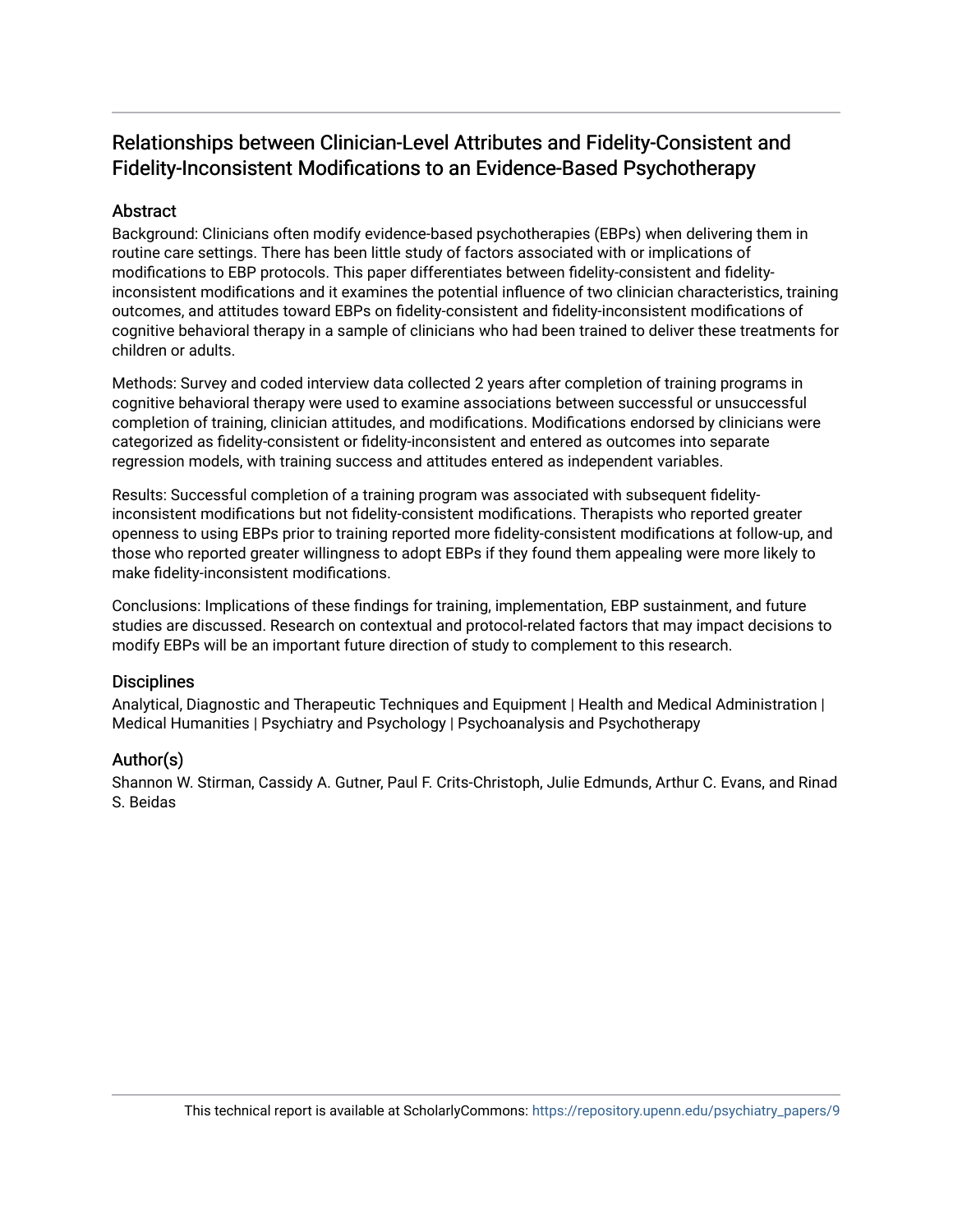





# Relationships between clinician-level attributes and fidelity-consistent and fidelity-inconsistent modifications to an evidence-based psychotherapy

Shannon Wiltsey Stirman<sup>1\*</sup>, Cassidy A Gutner<sup>1</sup>, Paul Crits-Christoph<sup>2</sup>, Julie Edmunds<sup>3</sup>, Arthur C. Evans<sup>4</sup> and Rinad S. Beidas<sup>5</sup>

### Abstract

Background: Clinicians often modify evidence-based psychotherapies (EBPs) when delivering them in routine care settings. There has been little study of factors associated with or implications of modifications to EBP protocols. This paper differentiates between fidelity-consistent and fidelity-inconsistent modifications and it examines the potential influence of two clinician characteristics, training outcomes, and attitudes toward EBPs on fidelity-consistent and fidelity-inconsistent modifications of cognitive behavioral therapy in a sample of clinicians who had been trained to deliver these treatments for children or adults.

Methods: Survey and coded interview data collected 2 years after completion of training programs in cognitive behavioral therapy were used to examine associations between successful or unsuccessful completion of training, clinician attitudes, and modifications. Modifications endorsed by clinicians were categorized as fidelity-consistent or fidelity-inconsistent and entered as outcomes into separate regression models, with training success and attitudes entered as independent variables.

Results: Successful completion of a training program was associated with subsequent fidelity-inconsistent modifications but not fidelity-consistent modifications. Therapists who reported greater openness to using EBPs prior to training reported more fidelity-consistent modifications at follow-up, and those who reported greater willingness to adopt EBPs if they found them appealing were more likely to make fidelity-inconsistent modifications.

Conclusions: Implications of these findings for training, implementation, EBP sustainment, and future studies are discussed. Research on contextual and protocol-related factors that may impact decisions to modify EBPs will be an important future direction of study to complement to this research.

The past decade has seen an increase in efforts to implement evidence-based psychotherapies (EBPs) and psychosocial interventions in public sector mental health settings [[1](#page-10-0)]. Considerable attention has been devoted to factors that influence the implementation and sustainability of EBPs [\[2](#page-10-0)–[4](#page-10-0)]. Little is known about the long-term use of EBPs after implementation, but the few studies that

\* Correspondence: [Shannon.Wiltsey-Stirman@VA.gov](mailto:Shannon.Wiltsey-Stirman@VA.gov) <sup>1</sup>

<sup>1</sup>National Center for PTSD, VA Boston Healthcare System, and Boston University School of Medicine, Department of Psychiatry, 150 S. Huntington have examined the issue have found that fewer than 50 % of clinicians deliver them with fidelity following training [[5, 6](#page-10-0)]. Additionally, consistent with implementation frameworks [\[7](#page-10-0), [8](#page-10-0)], clinicians report making modifications, defined as changes to the content or method of delivery that are not specified in the standard treatment protocol, to EBPs when delivering them in routine care settings [[9](#page-10-0)–[11\]](#page-10-0).

Different modifications can occur in routine care settings, and distinguishing between types of modifications may be useful both conceptually and for the purpose of



© 2015 Wiltsey Stirman et al. Open Access This article is distributed under the terms of the Creative Commons Attribution 4.0 International License [\(http://creativecommons.org/licenses/by/4.0/\)](http://creativecommons.org/licenses/by/4.0/), which permits unrestricted use, distribution, and reproduction in any medium, provided you give appropriate credit to the original author(s) and the source, provide a link to the Creative Commons license, and indicate if changes were made. The Creative Commons Public Domain Dedication waiver ([http://creativecommons.org/publicdomain/zero/1.0/\)](http://creativecommons.org/publicdomain/zero/1.0/) applies to the data made available in this article, unless otherwise stated.

Ave (116B3), Boston, MA 02130, USA

Full list of author information is available at the end of the article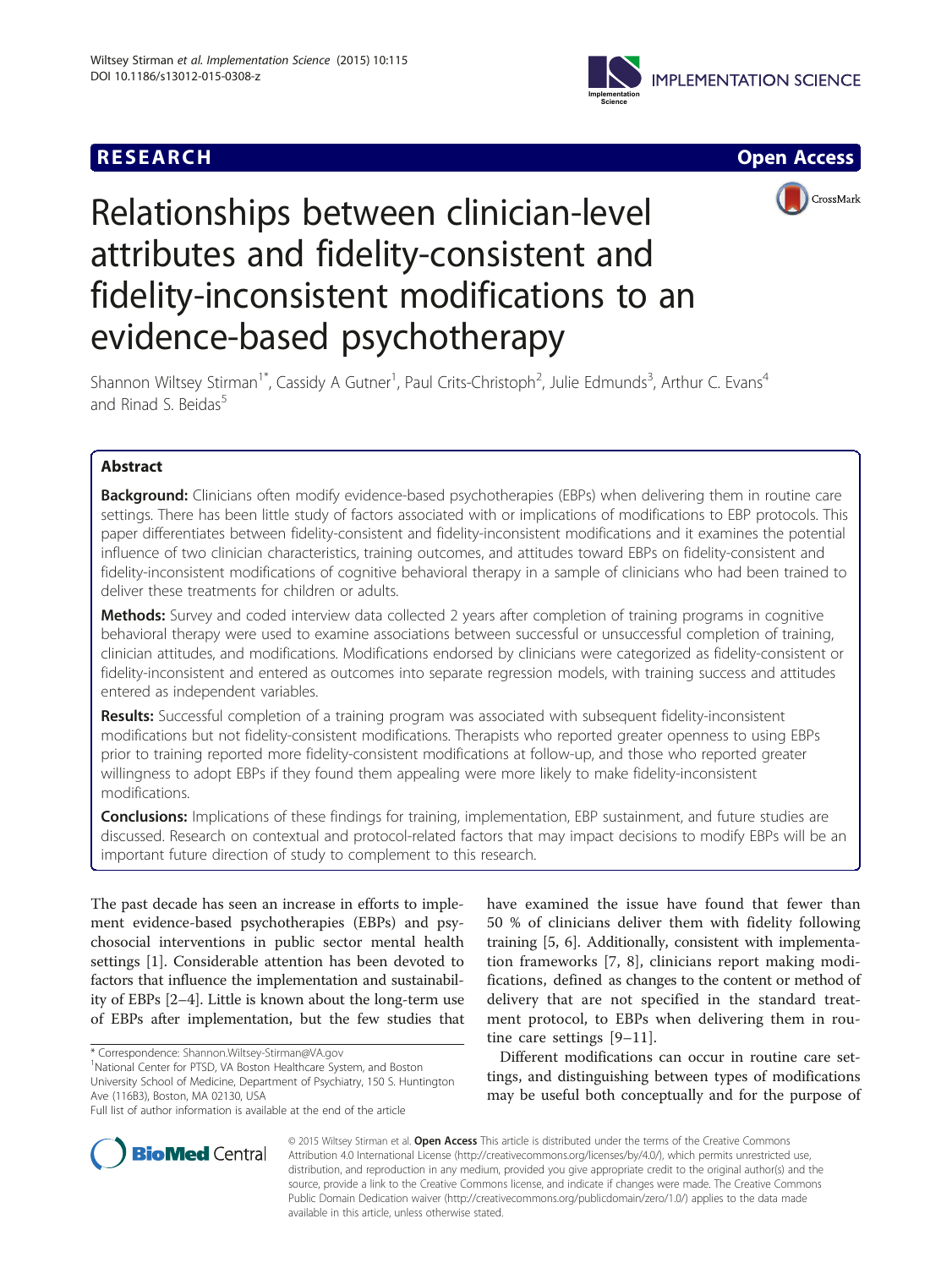understanding whether different kinds of modifications have implications for clinical or implementation outcomes. As Fig. 1 illustrates, the concept of modification includes adaptation. Adaptation has been defined as a process of thoughtful and deliberate alteration to the design or delivery of an intervention, with the goal of improving its fit or effectiveness in a given context [[12,](#page-10-0) [13\]](#page-11-0). Typically, adaptation includes a plan to monitor the impact of the adaptation. However, clinicians also make modifications in the absence of a process that is consistent with planned adaptation [[9, 11](#page-10-0)]. Such modification can occur in response to unanticipated challenges that arise in a given session or context.

In conceptualizing modifications to evidence-based mental health treatments, it is important to consider the relationship between modification and treatment fidelity. Fidelity has been described as comprising adherence to the intervention components, competence with which the intervention is delivered, and differentiation from other treatments [\[14](#page-11-0), [15\]](#page-11-0). Implementation frameworks suggest an important difference between modification of core elements of the intervention and changes made to less essential, peripheral components [\[7](#page-10-0)]. We therefore define fidelity-consistent modifications as those which

do not alter core elements of treatment significantly enough to reduce adherence to a protocol and do not reduce ability to differentiate between treatments. We consider fidelity-inconsistent modifications to be those that reduce or preclude the delivery of core elements or decrease ability to differentiate between treatments. Because the goal of planned adaptation includes preservation of core intervention elements [[12,](#page-10-0) [13\]](#page-11-0), as Fig. 1 illustrates, fidelity-inconsistent modifications are less likely to be planned adaptations than are fidelity-consistent modifications, although there may be times when it is determined that removal of core elements or integration of other evidence-based elements are indicated, based on available data and clinical feedback.

A framework of modifications has been developed to further specify the types of changes that can be made to a protocol [[16](#page-11-0)], including the following:

 Adding new, intervention-consistent elements that were not originally included in the intervention (e.g., adding a new module on a topic not originally covered in a protocol but using the same general approach to addressing the topic)

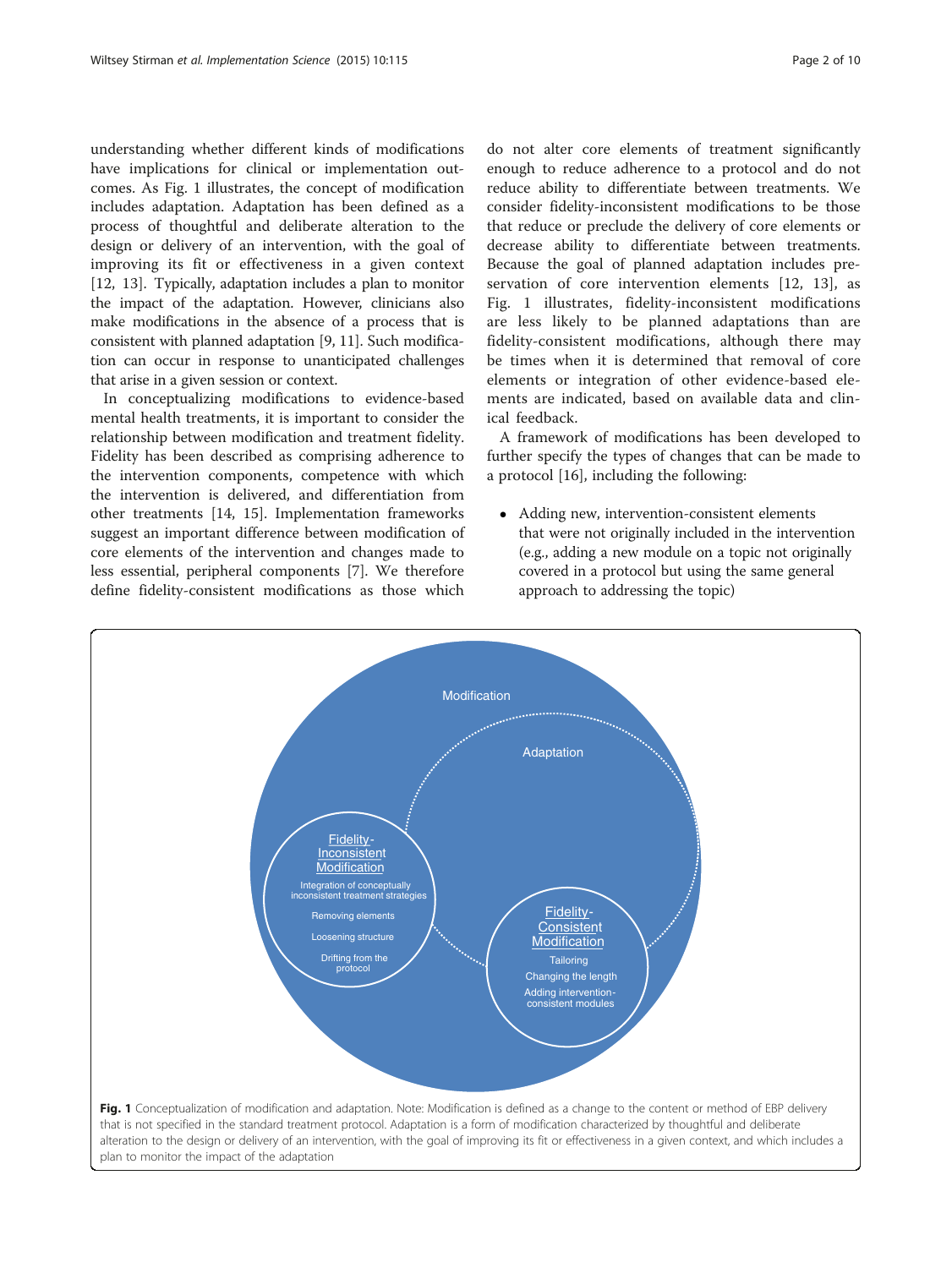- Removing intervention components (e.g., not delivering a component of the intervention that is specified in the protocol)
- Integrating components of other established interventions (e.g., delivering components of another intervention in addition to the protocol elements)
- Tailoring aspects of the intervention (such as language, terminology, or explanations of intervention components) for an individual patient or population (e.g., simplifying worksheets or handouts while retaining key elements of the intervention)
- Loosening the structured aspects of the intervention (e.g., allowing structured, specified element of treatments such as check-ins, agendas, and end-of-session feedback to occur but in a less formal or more fluid manner)
- Changing the length of the intervention without adding or removing aspects of the intervention (e.g., extending the number of sessions without adding elements to the protocol)
- Temporary drift or deviation from the core elements of the intervention as originally designed (e.g., briefly stopping the intervention and intervening in another way before returning to the protocol)

Some of these modifications can be considered inherently fidelity-consistent or fidelity-inconsistent based on several considerations, including implementation frameworks that differentiate between core and peripheral elements of interventions [\[6,](#page-10-0) [7](#page-10-0)], the elements of fidelity (adherence to core intervention elements as specified in fidelity rating forms or identified through research to be necessary to produce desired clinical outcomes, competence, and treatment differentiation) [\[14\]](#page-11-0), and empirical findings regarding modifications that may result in diminished clinical outcomes [[17](#page-11-0)]. Based on these factors, we identified modifications in the framework that could be made without altering the content of core elements of the intervention (tailoring, adding new material or interventions that are conceptually consistent with the EBP, and changing the length of the session or protocol without removing core elements) to be fidelity-consistent. We determined those that involved alteration or non-delivery of core elements of the intervention (removing elements of the protocol, loosening the structured elements of the protocol, drift from the protocol, and integration of other established treatment modalities or strategies that are not consistent with the EBP's approach) to be fidelity-inconsistent. Other types of modification in the framework (e.g., adjusting the order intervention components or substitution of elements) might depend on the degree and content of the changes and were therefore not categorized as inherently fidelity consistent or inconsistent.

Emerging evidence indicates that clinicians make a variety of unplanned modifications when implementing EBPs in routine care, some of which are fidelityconsistent, and some of which are not. In a study of clinicians in a community mental health system, the most commonly endorsed modifications were tailoring the intervention to meet the needs of patients, drifting from the protocol, integrating other interventions with the EBP, and loosening the structure of the treatment protocol [\[11\]](#page-10-0). Similarly, clinicians on inpatient PTSD units endorsed a number of modifications, including tailoring the intervention, integration, and changing the length of the protocol [\[10](#page-10-0)]. Clinician interviews further indicated that some modifications made in usual care are inconsistent with the process of careful, measured modification that has been advocated for successful long-term implementation. Identifying factors associated with modifications that are inconsistent with intervention fidelity, current evidence, or planned adaptation can lead to a better understanding of how to increase the delivery of EBPs with adequate fidelity or planned and thoughtful modifications when necessary.

There is increasing evidence that clinician characteristics can uniquely influence the use of EBPs [[18\]](#page-11-0). Several individual-level factors might influence clinician behavior related to modification, including patient population, training success, and provider attitudes toward EBPs. Interviews with clinicians indicate that some make modifications in response to contextual challenges or to address specific provider or client characteristics or needs that are not perceived to be sufficiently addressed in the standard protocols [[9](#page-10-0)–[11\]](#page-10-0). For example, clinicians who work with particular patient populations might find that they need to tailor the intervention to accommodate differences in developmental stage or cognitive ability [\[19](#page-11-0)]. Additionally, the success of prior training efforts may impact the tendency to modify EBPs. Clinicians who have better mastery of the EBP protocol may be better prepared to adapt interventions appropriately while maintaining fidelity to core treatment elements. They may also be more able to identify instances in which they are delivering or deviating from EBPs [[20\]](#page-11-0). A link between provider attitudes and training outcomes has also been observed. Clinician attitudes toward EBPs prior to training, specifically clinicians' openness to the use of EBPs, willingness to use EBPs if required to do so, or perception of their appeal, predict knowledge and fidelity following training [\[21](#page-11-0), [22\]](#page-11-0). Furthermore, in a recent study in a public sector mental health setting, clinicians with greater openness were more likely to endorse the use of cognitive behavioral therapy with their child clients [[18](#page-11-0)], while those who perceived greater divergence between their practice and EBPs were more likely to use psychodynamic psychotherapy techniques.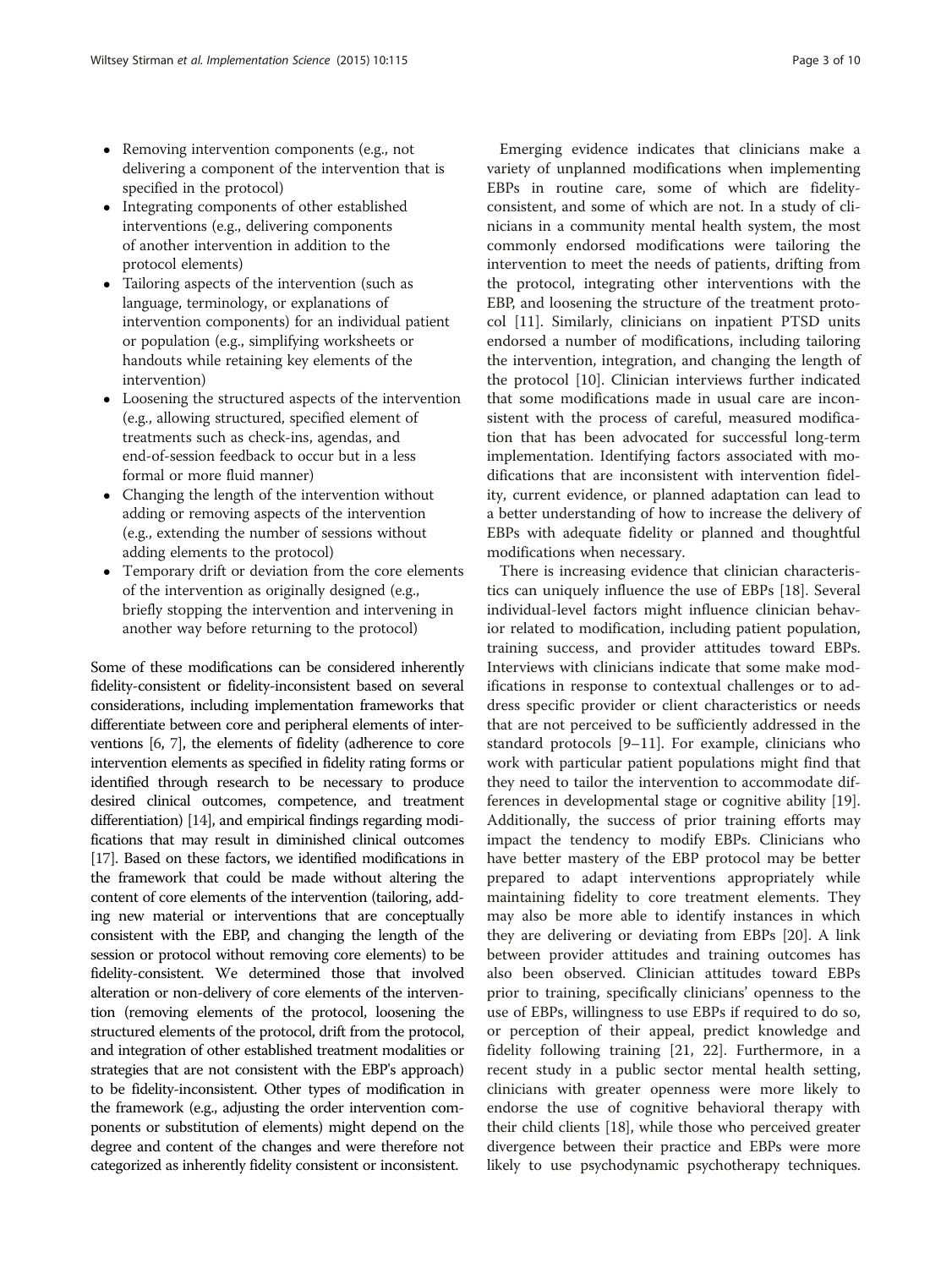Taken together, these findings suggest that attitudes may also be linked with use of and modifications to EBPs following training.

In the current study, we used follow-up data from two studies on EBP training and implementation to examine individual clinician-level factors associated with subsequently reported fidelity-consistent modifications and fidelity-inconsistent modifications among clinicians trained to deliver cognitive behavioral therapy (CBT) to child or adult populations. Based on previous literature [[22](#page-11-0)], we hypothesized that training success, defined as meeting criteria for successful completion of an EBP training program, and EBP attitudes, specifically openness to using EBPs and willingness to adopt if the intervention had appeal, would be associated with more subsequent fidelity-consistent modifications (hypothesis 1). Second, we hypothesized that training success, appeal, and openness would be associated with subsequent fewer fidelityinconsistent modifications and that perceived divergence of EBPs from clinicians' routine practice would be associated with more subsequent fidelity-inconsistent modifications (hypothesis 2).

#### Method

Participants were clinicians in the Philadelphia area who received workshop training followed by consultation in cognitive behavioral therapy for children or adults. In both samples, participation in training was intended to be voluntary, although in the adult sample, some clinicians indicated that they felt some pressure to participate by their agency administration [[23\]](#page-11-0). The adult training included a workshop that covered basics of CBT, with applications for depression and commonly co-occurring problems including anxiety and substance abuse. The child training focused on child anxiety. The core principles of CBT that were conveyed in training across the two samples were consistent (e.g., psychoeducation, cognitive restructuring, behavioral experiments). Consultation for both samples included discussion of application to specific cases, didactic topics (such as treating clients with comorbid diagnoses), practice with concepts and interventions, and assistance in implementation of the treatment within the practice setting [[24, 25\]](#page-11-0). In addition, fidelity was emphasized in both training programs through discussion of core elements of the treatments, feedback on delivery of core elements of treatment, and the use of fidelity assessment instruments. While participants were encouraged to self-assess their fidelity during training and after training was completed, it was not a requirement. A sample of clinicians who served adults ( $n = 27$ ; 39 % of clinicians who received training) and children ( $n = 50$ ; 43 % of clinicians who received training) agreed to participate in a study of their use of CBT following the

training [[11,](#page-10-0) [26\]](#page-11-0) and were interviewed at a 2-year follow-up. For both studies, investigators had attempted to contact all participants in the initial training three times. One clinician in the adult sample declined participation and 12 had left their positions and did not provide contact information; 2 of them had left the field to pursue other careers. Two individuals in the adult sample initially agreed to participate in a follow-up interview but did not follow through with scheduling despite repeated efforts. The other non-participants did not respond to our requests for follow-up interviews.

#### Adult sample

Twenty-seven providers who were trained in CBT for adults participated in interviews. Sixty-seven percent  $(N = 18)$  of them were female. Eighty-one percent  $(N = 21)$ had a master's degree, 7 % ( $N = 2$ ) had completed some graduate work (such as toward a master's degree), and 12 %  $(N = 4)$  had a bachelor's degree. Seventy percent  $(N = 19)$  of participants were Caucasian, 19 %  $(N = 5)$ were Black, and 4 %  $(N=1)$  were Asian; 7%  $(N=2)$ were also Latino, and 7 % ( $N = 2$ ) were multiracial or endorsed a different race or ethnicity. Comparisons with the full sample of providers who were trained revealed no significant differences in groups in terms of demographics or educational background.

#### Child sample

Fifty providers who were trained to provide CBT to children participated in interviews. Ninety-two percent  $(N = 46)$  of them were female. Eighteen percent  $(N = 9)$ had a doctoral degree,  $65 \%$  ( $N = 32$ ) had a master's degree, and 18 % were in graduate school working toward an advanced degree ( $N = 9$ ). Seventy-four percent ( $N = 37$ ) of participants were Caucasian, 8 % ( $N = 4$ ) were African-American, 8 % ( $N = 4$ ) were Asian American, 4 % ( $N = 2$ ) identified as "other," none identified as Hispanic/Latino, and ethnicity was missing for 6 % ( $N = 3$ ) of the sample. Educational and demographic status of this sample was generally similar across the full sample that received training and the participants in this study, although fewer participants in this study identified as Hispanic/Latino [\[26\]](#page-11-0).

### Measures and procedures Attitudes

#### Evidence-Based Practice Attitude Scale [\[27](#page-11-0)]

The Evidence-Based Practice Attitude Scale (EBPAS) was administered prior to training to measure therapist attitudes toward EBPs. It is a 15-item well-established measure of provider attitudes toward EBPs. Participants indicate on a four-point Likert-scale  $(0 = "not at all" to 4$ "to a very great extent"), the extent to which they agree with a particular statement. Higher EBPAS total scale means scores indicate more favorable attitudes. The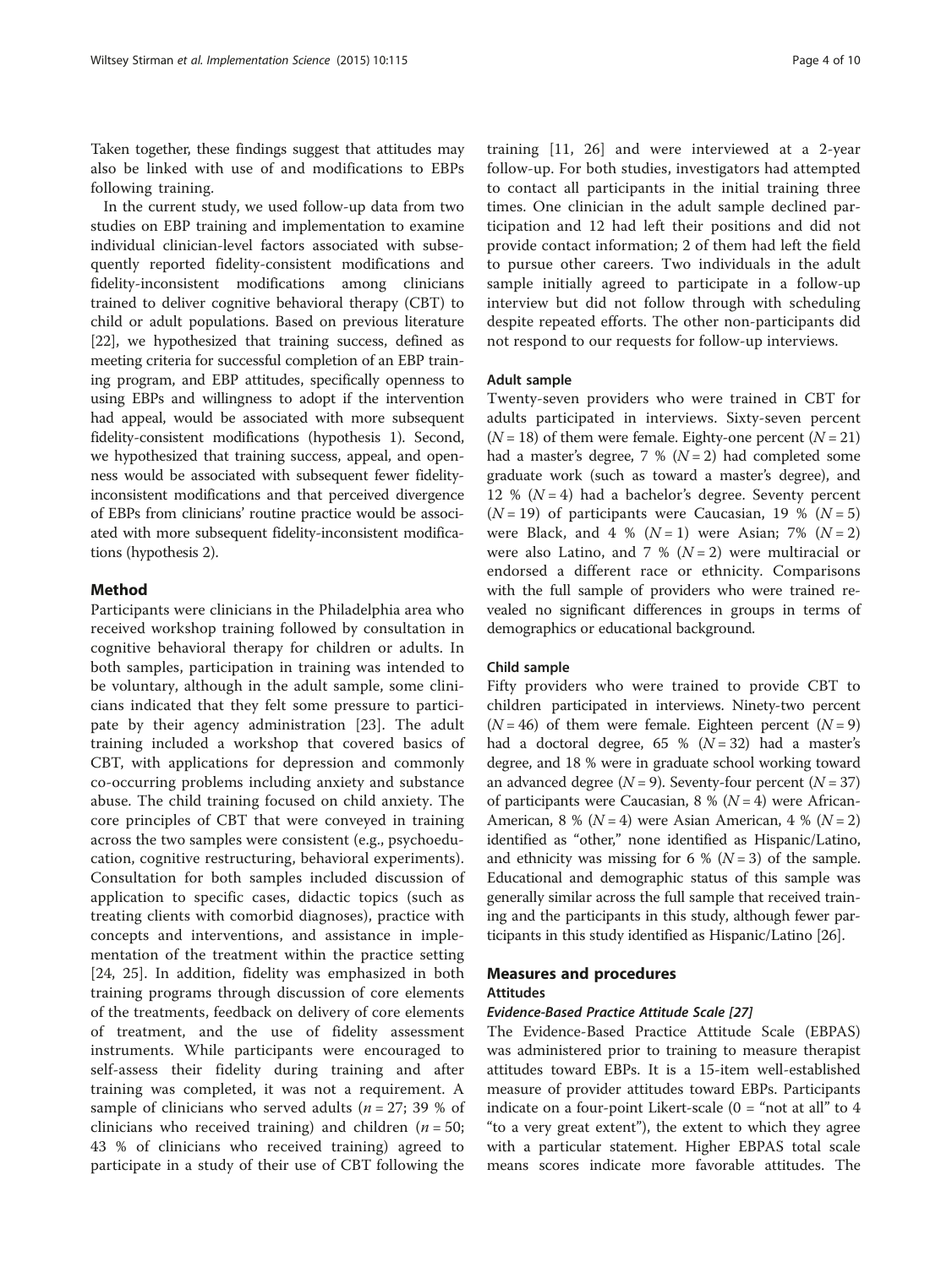EBPAS contains four subscales, each of which has been associated with specific clinician characteristics and occupational settings. The Appeal scale represents the extent to which the provider would adopt a new practice if they believe it is intuitively appealing, makes sense, could be used correctly, or is being used by colleagues who are happy with it. The Openness scale represents the extent to which the provider is generally open to trying new interventions or would be willing to try or use new types of therapy. The Divergence scale score is the extent to which the provider perceives researchbased interventions as different from their own practice, not clinically useful, and less important than clinical experience. The Requirements scale reflects an inclination to comply with requirements to adopt a new practice enacted by an agency, supervisor, or state. Prior research on the measure's psychometric properties demonstrated good internal consistency for the EBPAS scales, with Cronbach's alphas of 0.76 for the total scale and 0.66 to 0.91 for the subscales [[28](#page-11-0)].

#### Training outcomes

Criteria for successful training for each training program were used to represent training outcomes. For each sample, clinician work samples were assessed using the fidelity rating systems that were developed to evaluate fidelity in clinical trials for the interventions [\[29, 30](#page-11-0)]. Clinicians whose competence scores reached the benchmark scores required for clinicians in clinical trials were considered successfully trained.

#### Adherence and Skill Checklist [\[31\]](#page-11-0)

The Adherence and Skill Checklist (ASCL) was used to assess fidelity for the sample trained to deliver CBT for children. This instrument measures (a) adherence to the content of CBT for child anxiety and (b) skill or competence in treatment delivery. The ASCL measured adherence and skill demonstrated in 8-min performance-based behavioral rehearsals [\[15](#page-11-0)], which involved clinicians preparing an anxious child (played by a trained undergraduate) for an exposure task. Inter-rater reliability for the total adherence score was an ICC of 0.98; for skill, the ICC was 0.92. As a validity check, experienced CBT therapists reviewed the ASCL and rated it as accurately capturing the components of CBT for youth anxiety. To be considered successfully trained to criterion, the criterion for inclusion as a therapist in a clinical trial was defined as being rated as a 5 or higher on a 6 point Likert scale (i.e., 80%) on skill in applying CBT.

#### The Cognitive Therapy Rating Scale [[32](#page-11-0)]

The Cognitive Therapy Rating Scale (CTRS) was used to assess fidelity for the sample trained to deliver CBT to

adults. The CTRS is an 11-item scale that measures cognitive behavioral therapist competence. Expert raters evaluated a complete session and assessed general therapeutic skills, the therapist's ability to structure the session, and ability to intervene using the most appropriate CBT methods. Beck Initiative training consultants received training in conducting the ratings using a standard set of recordings and accompanying ratings and attended monthly meetings in which a session was rated and discussed by all training consultants to ensure consistency in rating. Per-judge reliability was assessed periodically. The intra-class correlation for the 15 sessions rated by all training consultants was 0.61, indicating good agreement [[33\]](#page-11-0). The convention for CBT clinical trials (CTRS total score  $\geq 40$ ; [\[34](#page-11-0)]) was used as a threshold to indicate, and raters agreed about achievement of this standard for 93 % of the 15 sessions that they rated together. To be considered successfully trained, clinicians needed to achieve this standard on a recorded session with one of their clients by the end of training.

### Modification

#### Follow-up interview on the use of and modifications to CBT [\[11](#page-10-0)]

Therapists in both samples were interviewed using the same standard interview questions about their use and adaptation of CT 2 years after they completed the training and consultation. Therapists were asked to describe adaptations that they had made to the protocol as a matter of routine or for specific patients. Follow-up questions were used to probe for additional information. The interviews were coded separately for each sample using a framework and coding system of modifications and adaptations made to EBPs [\[16\]](#page-11-0). This framework included 12 codes, definitions, and decision rules for identifying types of modifications made to the content of the treatment, including tailoring the intervention (making small changes to fit patient needs without altering the intervention content), adding or removing components, lengthening or shortening the protocol or sessions, integration of other intervention into the EBP or integration of EBP components into other interventions, changing the sequence of interventions, and drifting from the protocol. The first author trained all raters on the use of the coding system until they achieved 90 % agreement. Interviews were reviewed and divided into separate segments for each modification that a clinician described. Raters coded them for the presence or absence of each content-level modification. Rater agreement for both samples was high, ranging from  $k = 0.80$  for the adult sample and  $k = 0.98$  for the child sample.

#### Data analytic strategy

Because prior research, including a larger study that included our CBT for children training sample, demonstrated a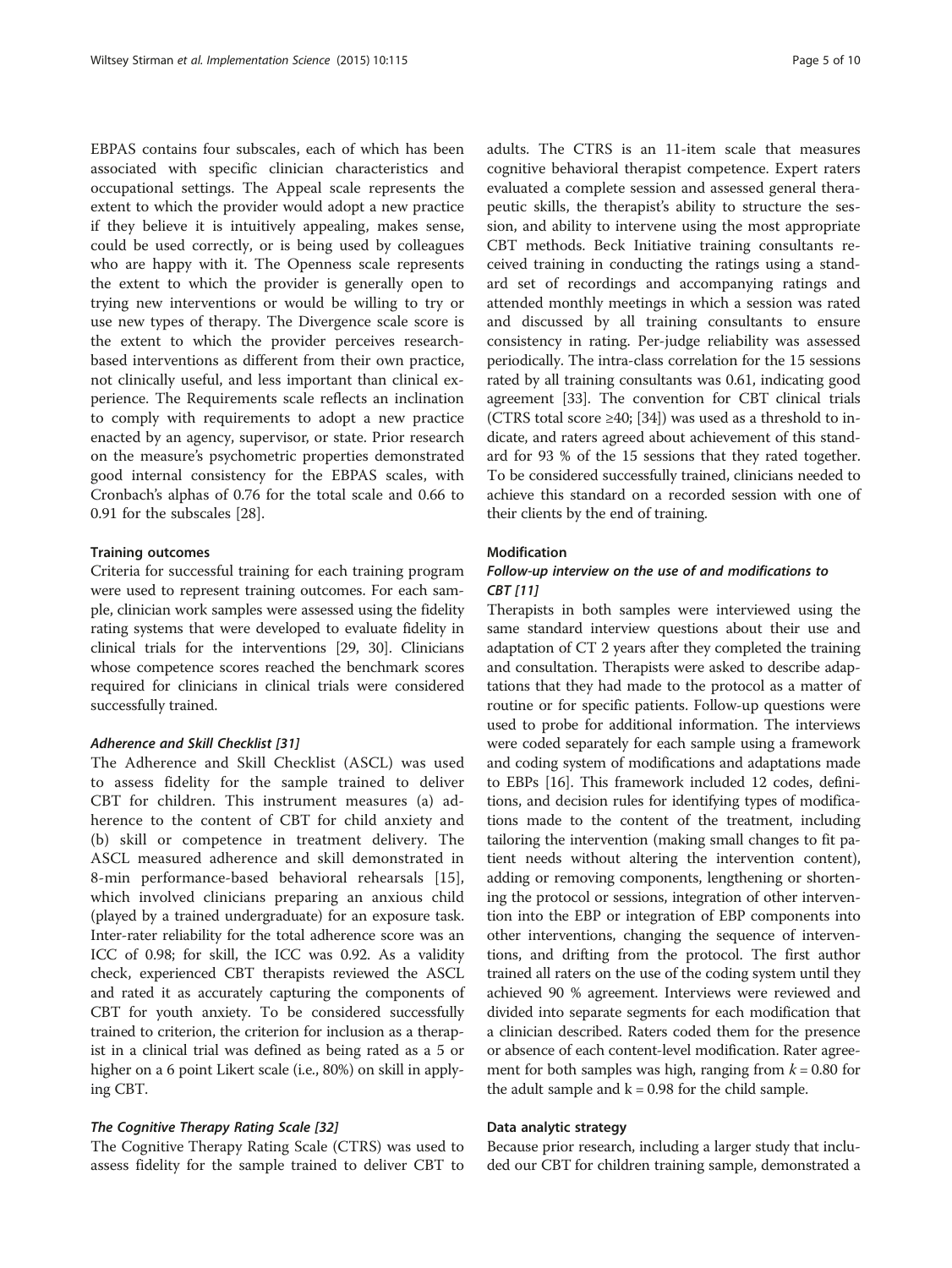relationship between attitudes and training outcomes and because the clinicians in our sample participated in two different training programs, we first examined whether pre-training attitudes or participation in training for CBT for children vs. adults were associated with training success. To assess the unique variance in the association with subsequent training success (being trained to criteria for competence) for each theoretically relevant variable that we planned to use in subsequent analyses, a logistic regression was conducted, with a variable indicating the sample/training program (therapists who were trained provide CBT to adults vs. those who were trained to provide CBT to children) and each EBPAS subscale entered into the model.

To examine our hypotheses regarding modification, the number of each type of modification (fidelity-consistent and fidelity-inconsistent) that clinicians endorsed or described in their interviews was totaled, and these totals were standardized so that the data were normally distributed. To evaluate our hypotheses that training success or attitudes toward EBPs would be associated with subsequent fidelity-consistent or fidelity-inconsistent modifications, hierarchical linear regressions were conducted. The regression analyses examined whether training success and provider attitudes were uniquely associated with these modifications after controlling for whether the provider delivered psychotherapy to children or adults. Two separate hierarchical regressions were run to examine the proposed hypotheses about modifications. For these analyses, the fidelity-consistent modifications (hypothesis 1) or fidelity-inconsistent modifications (hypothesis 2) were entered as the dependent variable. For the dependent variables, a dichotomous variable representing whether participants were trained to provide CBT for children vs. adults was entered into Step 1 to control for differences in the populations and protocols, and each EBPAS subscale and a dichotomous variable indicating whether or not each clinician was trained to criterion was entered into Step 2. To assess for multicollinearity, tolerance and variance inflated factor statistics (VIFs) were examined, and all VIFs were 2 or below. Partial correlation coefficients were calculated to assess the incremental effect of each variable in the models. An a priori sample size calculation determined that our sample size was adequate to detect an effect (Cohen's  $f^2$ ) of 0.20 or higher (a small-tomedium effect) using the specified models at a power level of 0.80.

#### Results

#### Sample characteristics

Comparisons between clinicians who were trained in CBT for children vs. adults indicated no differences in terms of minority status  $(\chi^2(1, N = 77) = 0.620, p = 0.431)$ . Clinicians who served adults were more likely to be male

 $(\chi^2(1, N = 77) = 6.86, p = 0.009)$  and less likely to endorse a primarily CBT orientation prior to training  $(\chi^2(1, N = 77) = 15.24, p < 0.001)$ . The proportion of clinicians possessing an advanced degree did not differ between groups  $(\chi^2(1, N = 77) = 0.199, p = 0.650)$ .

#### Training success, baseline attitudes, and factors associated with subsequent modifications

Receiving the training to deliver CBT to adults was significantly associated with being trained to criterion,  $\chi^2$  (1, N = 70) = 4.86, p = 0.028; odds ratio (OR) = 0.21; 95 % confidence interval (CI) (0.05–0.85). Among clinicians in the CBT for adult training, 71 % achieved criterion for competence, and among the clinicians trained in CBT for children, 60 % achieved competence. Contrary to findings from previous research, in this sample, attitudes toward EBPs, as assessed at baseline, were not associated with subsequent training success: Appeal  $\chi^2$  (1, N = 70) = 2.08, p = 0.15; OR = 0.52; 95 % CI (0.21, 1.27); Openness  $\chi^2$  (1,  $N = 70$ ) = 0.38,  $p = 0.54$ ; OR = 1.34; 95 % CI (0.53, 3.35); Divergence  $\chi^2$  (1,  $N = 70$ ) = 0.56,  $p = 0.46$ ; OR = 0.70; 95 % CI (0.27; 1.79); Requirements  $\chi^2$  $(1, N = 70) = 1.59$ ,  $p = 0.20$ ; OR = 1.34; 95 % CI (0.85, 2.01). Table 1 contains descriptive statistics for modifications and the EBPAS scales, which were similar to those of a sample of community-based therapists who received training in a previous study [[22](#page-11-0)]. Regression analyses assessing differences between training cohort and attitudes revealed that adult providers endorsed greater divergence between EBPs and their routine practice  $(F = 16.54; p = 0.000;$  $R^2$  = 0.208), but no differences were identified for other subscales. Table [2](#page-8-0) presents correlations between the variables that were investigated. Table [3](#page-8-0) contains the results of hierarchical linear regression analyses conducted to examine factors associated with each type of modification.

#### Hypothesis 1: fidelity-consistent modifications

After controlling for whether clinicians were trained in CBT for adults vs. children in the first block, contrary to our hypothesis, being trained to criterion was not

| Table 1 Descriptive statistics |  |
|--------------------------------|--|
|--------------------------------|--|

|                           | Mean | <b>SD</b> | Range      |
|---------------------------|------|-----------|------------|
| Adaptations               |      |           |            |
| Fidelity consistent       | 1.14 | 1.65      | $0 - 7$    |
| Fidelity inconsistent     | 3.34 | 2.62      | $0 - 10$   |
| <b>FBPAS</b> scales       |      |           |            |
| EBPAS appeal              | 3.33 | 0.73      | $0.25 - 4$ |
| <b>EBPAS</b> openness     | 3.19 | 0.63      | $1.25 - 4$ |
| EBPAS divergence          | 1.10 | 0.74      | $0 - 3$    |
| <b>EBPAS</b> requirements | 2.85 | 1.34      | $0.01 - 7$ |

Note: values for modifications were normalized prior to regression analyses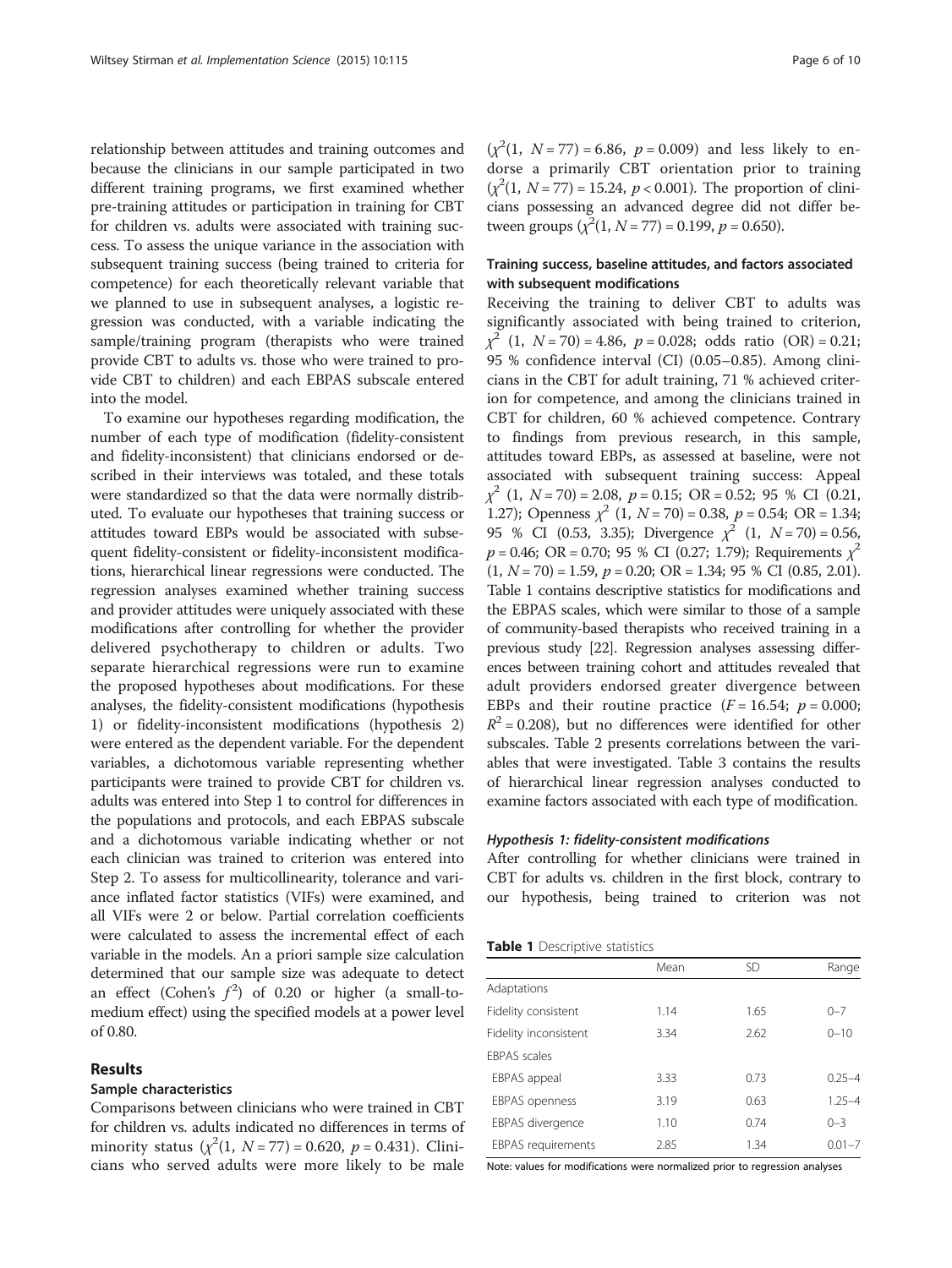<span id="page-8-0"></span>Table 2 EBPAS correlations table

| Scales                | <b>FBPAS</b><br>requirements | <b>FBPAS</b><br>appeal | <b>FBPAS</b><br>openness | <b>FBPAS</b><br>divergence |
|-----------------------|------------------------------|------------------------|--------------------------|----------------------------|
| EBPAS<br>requirements |                              |                        |                          |                            |
| EBPAS appeal          | $0.31*$                      |                        |                          |                            |
| <b>EBPAS</b> openness | 0.19                         | $0.35***$              |                          |                            |
| EBPAS divergence      | $-0.02$                      | $-0.31*$               | $-0.26*$                 |                            |

EBPAS Evidence-Based Practice Attitudes Scale

 $*$ *p* < 0.05; \*\**p* < 0.01

associated with subsequent fidelity-consistent modifications. Clinicians who were trained in CBT for adults were more likely to make fidelity-consistent modifications. Our hypotheses regarding baseline clinician attitudes were largely unsupported. Higher scores on the openness scale were associated with subsequent fidelity-consistent modifications at a marginally significant level ( $p = 0.051$ ), suggesting that clinicians who endorsed greater openness to trying new interventions may be more likely to make modifications that preserved core elements of CBT. However, contrary to our hypothesis, scores on the appeal scale were not associated with fidelity-consistent modifications.

#### Hypothesis 2: fidelity-inconsistent modifications

An identical model was used to examine fidelityinconsistent modification as the dependent variable. Training success was associated with subsequent fidelityinconsistent modifications, but, contrary to our hypothesis, clinicians who were trained to criterion reported more fidelity-inconsistent modifications. The EBPAS appeal scale was significantly associated with subsequent fidelity-inconsistent modifications, such that clinicians with higher appeal scores made more fidelity-inconsistent modifications. However, the openness and divergence scales were not associated with fidelity-inconsistent modifications at follow-up.

#### **Discussion**

Implementation frameworks suggest that modifications should be carefully considered and, if made in the absence of empirical support, that their impact should be measured [[6](#page-10-0), [12,](#page-10-0) [35, 36\]](#page-11-0). Evidence and practical implementation experience is mounting to suggest that clinicians modify EBPs in community mental health settings but that these modifications do not appear to be consistent with published definitions of adaptation, as they are not made in conjunction with a process of using research or practicelevel data to determine their necessity or to examine their impact [[9](#page-10-0)–[11\]](#page-10-0). Importantly, there is a dearth of literature around identification of modifiable predictors of fidelityinconsistent modifications, which have either been associated with poorer clinical outcomes in previous research or have not improved clinical outcomes [[34](#page-11-0), [35, 37](#page-11-0)–[39\]](#page-11-0). This study contributes to the literature by examining this important question in a sample of clinicians who were trained to provide CBT to adults or children in an urban mental health system. We examined whether individuallevel clinician factors, including training success and attitudes about EBPs, were related to subsequent modification of EBPs. Training success was not associated with subsequent fidelity-consistent modifications, but it was associated with fidelity-inconsistent modifications in an unexpected direction. The EBPAS appeal scale, which indicates the extent to which clinicians endorsed willingness to adopt EBPs if they found them to be intuitively appealing, believed they could be used correctly, or had colleagues who used them successfully, was uniquely associated with subsequent fidelity-inconsistent modifications, and openness to the use of EBPs was associated with fidelity-consistent modifications.

Being trained to criteria for competence in delivering CBT emerged as an important factor associated with clinician reports of fidelity-inconsistent modifications, contributing the greatest unique variance to the model we tested. Although our data do not allow us to make a

Table 3 Hierarchical regression analyses

|                                | Number of fidelity consistent modifications |           |                     | Number of fidelity inconsistent modifications |           |                     |
|--------------------------------|---------------------------------------------|-----------|---------------------|-----------------------------------------------|-----------|---------------------|
| Variable                       | $R^2$                                       | β         | Partial correlation | $R^2$                                         | β         | Partial correlation |
| Step 1                         | 0.14                                        |           |                     | 07                                            |           |                     |
| Adult vs. child                |                                             | $-0.37**$ | $-0.37$             |                                               | $-0.27*$  | $-0.27$             |
| Step 2                         | 0.29                                        |           |                     | 24                                            |           |                     |
| Adult vs. child                |                                             | $-0.29*$  | $-0.28$             |                                               | $-0.19$   | $-0.18$             |
| EBPAS appeal                   |                                             | 0.15      | 0.16                |                                               | $0.31*$   | $-0.29$             |
| <b>EBPAS</b> openness          |                                             | $0.24***$ | 0.26                |                                               | $-0.08$   | $-0.08$             |
| EBPAS divergence               |                                             | 0.10      | 0.10                |                                               | 0.04      | 0.04                |
| <b>EBPAS</b> requirements      |                                             | 0.16      | 0.17                |                                               | $-0.20$   | $-0.20$             |
| Trained to competence criteria |                                             | 0.07      | 0.08                |                                               | $0.36***$ | 0.36                |

 $**p* < 0.05; ***p* \le 0.01; ****p* = 0.051$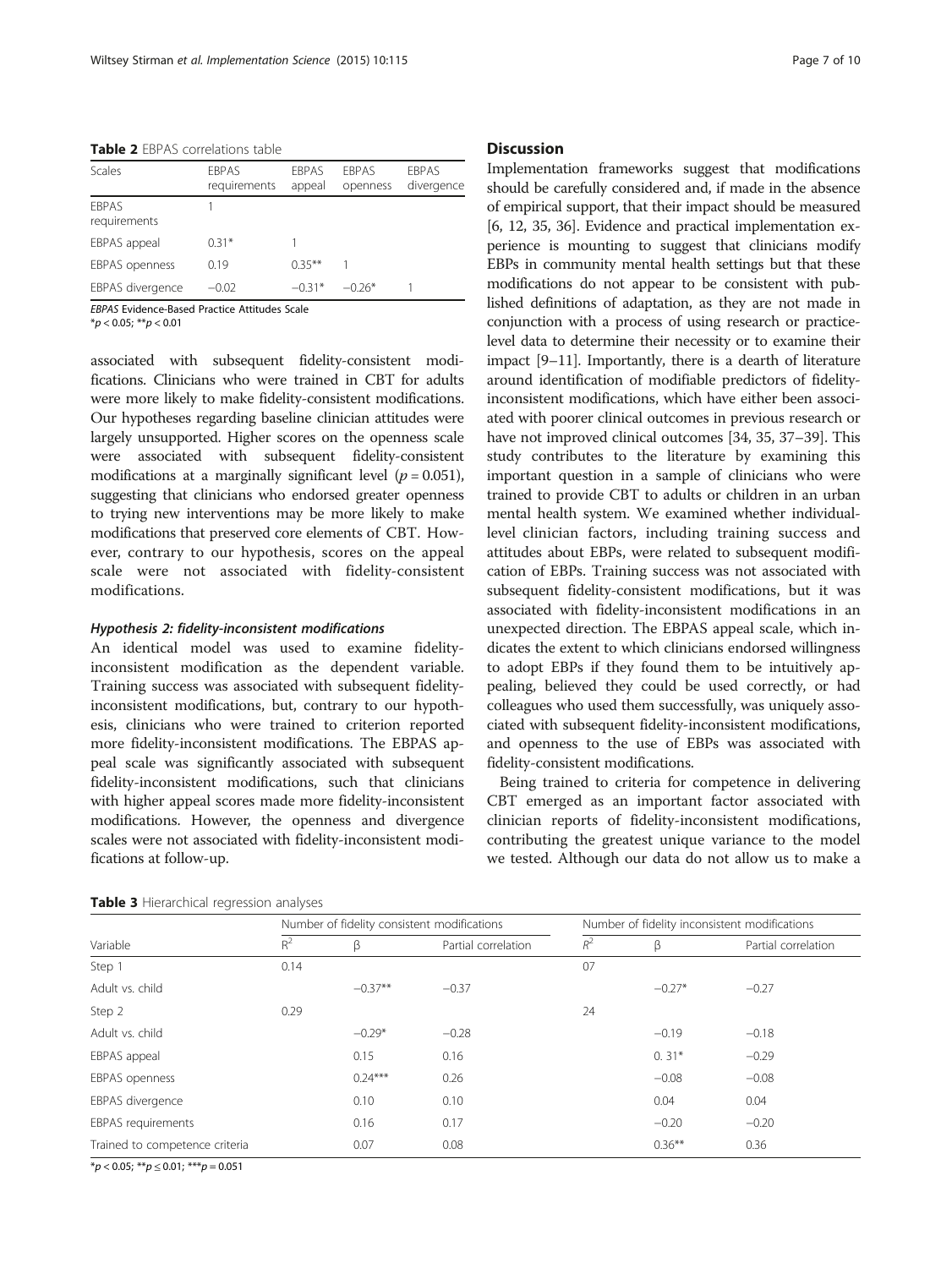definitive conclusion, a potential explanation is that clinicians who attained the competencies necessary to implement CBT were better able to recognize when they were departing from the protocol. It is important to note that in this sample, the reported number of modification types was relatively low. It is possible that clinicians underreport modifications (i.e., modify in more ways than they report doing so) and that clinicians who are trained to criterion have a more complete and comprehensive recognition of what is consistent with the protocol (cf., [\[22](#page-11-0)]). If this were the case, they may be more able to report accurately when they make modifications that are inconsistent with the protocol. Because clinicians were asked to describe the types of modifications and adaptations that they make in practice, rather than provide an accounting of how many modifications they make in a particular period of time, our findings suggest that clinicians may gravitate toward relatively few specific modifications rather than making a wider variety of modifications or that specific modifications are more salient and easier to recall or identify than others they made have made. Previous research has also indicated that therapists can provide accurate reports of therapeutic practices they deliver but that more training and support may be needed to improve their ability to report more subtle aspects of implementation [\[20\]](#page-11-0). In light of this previous research, our preliminary findings encourage further research to better understand the relationship between training and clinician report of modifications.

Some clinician attitudes that have been identified as individual-level predictors of training outcomes and implementation (e.g., [[21](#page-11-0), [22](#page-11-0)]) were also found to be associated with modifications to CBT in this study. Clinicians who were open to using evidence-based practices were more likely to make fidelity-consistent modifications, suggesting that clinicians who are open to EBPs may be more likely to try to find ways to make them work in routine care while delivering the intervention as closely to the protocol as possible. Baseline scores on the EBPAS appeal scale, which assesses whether willingness to adopt EBPs is contingent on finding an intervention appealing or having positive experiences with it, were associated with fidelityinconsistent modifications at follow-up. This finding raises the possibility that clinicians who made more fidelityinconsistent modifications may have had less positive experiences with CBT or found it less appealing when actually implementing it, and may therefore have seen less value in maintaining fidelity. While these findings are not entirely consistent with other studies that have identified either no association [[40](#page-11-0)], or a positive relationship between clinician attitudes and training outcomes [[22](#page-11-0)], differences in strategies for assessing use of and fidelity to EBPs may account for these discrepancies. Taken together,

though, our results reinforce previous findings indicating that clinicians may need to have favorable attitudes toward EBPs to deliver them with fidelity [\[41\]](#page-11-0). Collectively, these studies indicate that training is a clear target for dissemination and implementation efforts to focus upon. In particular, ensuring that therapists are trained to deliver EBPs with fidelity and able to identify modifications that are consistent and inconsistent with fidelity while considering their impact on clinical outcomes may result in higher fidelity or more planful adaptation. It may also be important to provide specific guidance around adaptation and modifications as a component of training and consultation programs, and to identify ability to utilize different data sources to guide the process of adaptation as a competency goal for training. Furthermore, training programs may target clinician attitudes by presenting compelling empirical and experiential evidence of benefits to adoption and providing support around overcoming challenges to implementation at the individual level. Finally, training in and possibly requirement of ongoing fidelity monitoring and the use of outcome monitoring may improve fidelity or facilitate planned adaptation while reducing fidelityinconsistent modifications.

Although this study has a number of strengths, namely being the first prospective study to focus on individuallevel factors associated with subsequent modifications to EBPs, there are limitations. First, we relied on interviews to obtain information about the types of modifications that clinicians make in usual care, introducing the potential for recall bias or failure to recognize specific modifications in their own practice. It is likely that modification is better captured when observed in audiotaped sessions by expert raters and in conjunction with fidelity ratings [[6](#page-10-0)]. It will be important in future research to objectively identify modifications, assess reasons for making specific changes, and to examine the impact of the modifications on clinical outcomes. Second, while organizational-level factors may also influence decisions to modify EBPs, our sample size precluded the introduction of additional variables into our model. Third, although roughly comparable, we combined two samples that participated in different training programs, which could have resulted in cohort effects. Furthermore, while the core interventions of the two CBT treatments are very similar, some of the differences in modifications found at the child vs. adult level may also have been accounted for by differences in the populations or aspects of the protocols. While we did control for some of these differences in our regression models, additional research to replicate these findings will be necessary, particularly with sample sizes that are adequate for an exploration of potential interactions between cohorts, attitudes, and modifications. Finally, the clinicians who participated in this study were only a subgroup of all clinicians who received training,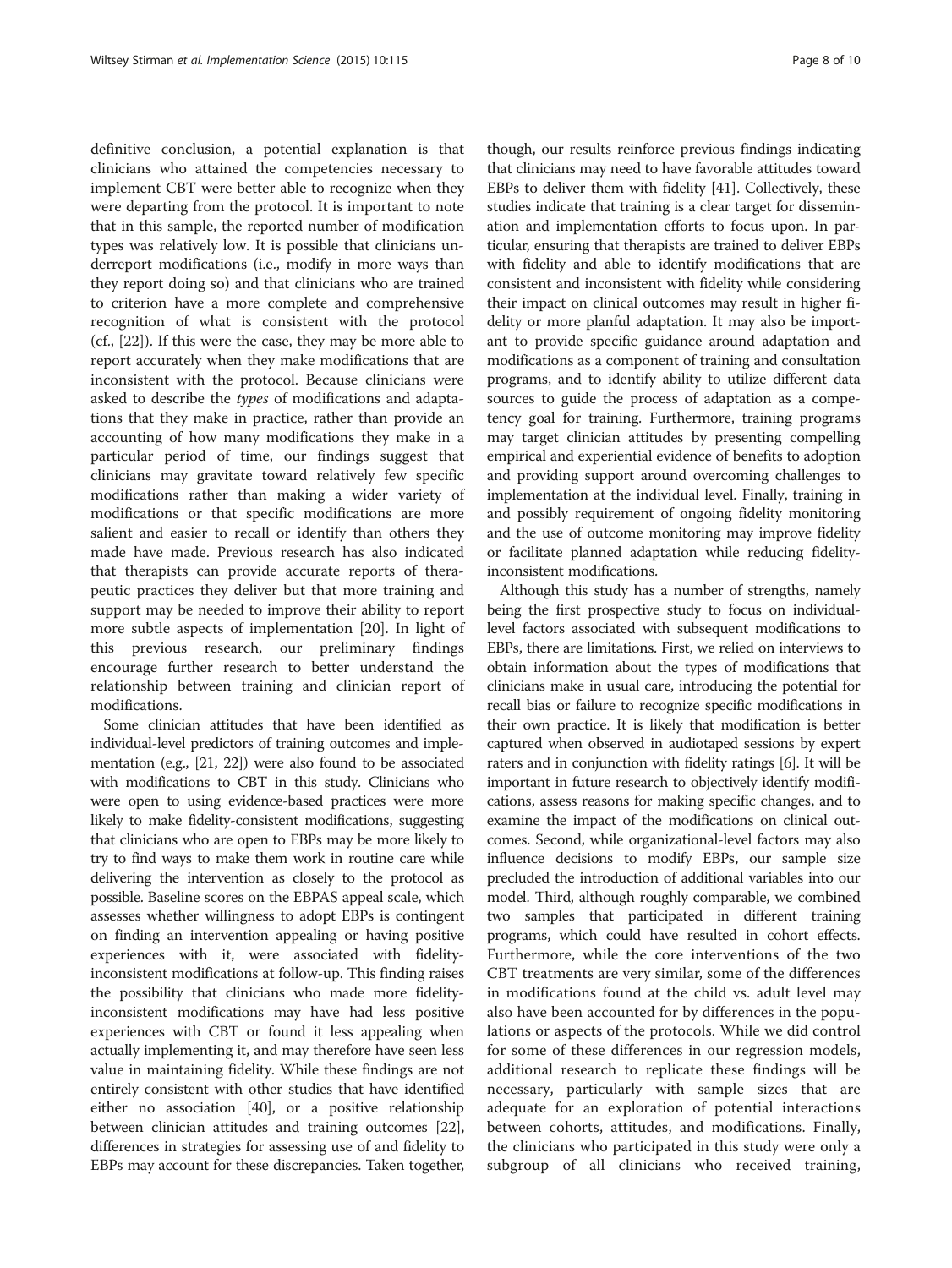<span id="page-10-0"></span>although comparisons revealed very few differences between the full sample of trained clinicians and those who participated in the follow-up study.

There is little doubt that clinicians modify EBPs in routine care settings. However, there are potential implications of modifying EBPs, and these are the subject of considerable debate in the literature [6, [35](#page-11-0)]. Possibilities include improved clinical outcomes and sustainment of EBPs in routine care [[35\]](#page-11-0), but there is also the potential for decreased fidelity to essential treatment elements and poorer treatment outcomes [\[42](#page-11-0)]. Rather than approaching the modification of EBPs as uniformly positive or undesirable, it is important to empirically and conceptually differentiate between fidelity-consistent and fidelityinconsistent modifications and planned adaptations. To fully understand their impact, improved measurement of different types of modifications (e.g., via observation) and monitoring of outcomes must occur. Future research is also necessary to elucidate whether specific modifications or planned adaptation result in a "voltage drop" [\[35](#page-11-0)] or in similar or even enhanced outcomes for clients. Studies are underway to shed light on this important question, and practice-based research can further this goal [[35](#page-11-0), [43](#page-11-0)].

Until more is known about the ways in which modifications impact clinical outcomes in different contexts, developers of complex psychosocial interventions, implementation facilitators, and training consultants can either allow modifications to occur naturally and hope for good outcomes or attempt to facilitate an effective process of adaptation. The development and testing of highly flexible protocols that include guidance on selection of appropriate modules or interventions is a promising direction toward this goal [\[44](#page-11-0)]. The results of this study also suggest that training programs should focus on training clinicians to competence, fostering positive attitudes and experiences with EBPs, and facilitating a thoughtful process of outcomes monitoring to guide decision-making and adaptation [[35\]](#page-11-0). In-depth discussions about the relationship between fidelity and modifications, along with ongoing consultation to provide assistance around appropriate adaptation to core and peripheral elements can further enhance implementation efforts.

#### Competing of interests

The authors declare that they have no competing interests.

#### Authors' contributions

SWS and RB conceptualized the study, oversaw the data collection and analysis, and drafted the manuscript. CG conducted analyses and assisted with study design, interpretation of data, and manuscript preparation and editing. PCC, ACE, and JE provided substantive feedback and suggestions on study design and manuscript development. All authors reviewed and approved the final draft of the manuscript.

#### Acknowledgements

Funding for this research was provided by the National Institute of Mental Health (MH010800, MH099179, MH083333). At the time that the research was conducted, the first author and last authors were fellows at the NIMH and VA-funded Implementation Research Institute (R25 MH080916). Opinions expressed in this manuscript do not necessarily reflect the viewpoints of the Veterans Healthcare Administration or the National Institutes of Health. The authors wish to gratefully acknowledge the agencies, clinicians, and consumers who have participated in the research for their contributions to this project. A portion of the research findings were presented at the 6th Annual Conference on the Science of Dissemination and Implementation.

#### Author details

<sup>1</sup>National Center for PTSD, VA Boston Healthcare System, and Boston University School of Medicine, Department of Psychiatry, 150 S. Huntington Ave (116B3), Boston, MA 02130, USA. <sup>2</sup> Center for Psychotherapy Research Department of Psychiatry, University of Pennsylvania Perelman School of Medicine, 3535 Market Street, Philadelphia, Philadelphia, USA. <sup>3</sup>Department of Psychiatry, Harvard University Medical School, Boston, MA, USA. 4 Philadelphia Department of Behavioral Health and Developmental disAbility Services, 3535 Market Street, Philadelphia, USA. <sup>5</sup>Center for Mental Health Policy and Services Research, Department of Psychiatry, University of Pennsylvania Perelman School of Medicine, 3535 Market Street, Philadelphia, USA.

#### Received: 9 March 2015 Accepted: 5 August 2015 Published online: 13 August 2015

#### References

- 1. McHugh RK, Barlow DH. The dissemination and implementation of evidence-based psychological treatments: a review of current efforts. American Psychologist. 2010;65:73–84. doi[:10.1037/a0018121](http://dx.doi.org/10.1037/a0018121).
- 2. Aarons GA, Hurlburt M, Horwitz SM. Advancing a conceptual model of evidence-based practice implementation in public service sectors. Adm Policy Ment Hlth. 2011;38:4–23.
- 3. Chorpita BF, Regan J. Dissemination of effective mental health treatment procedures: maximizing the return on a significant investment. Behav Res Ther. 2009;47(11):990–3. doi:[10.1016/j.brat.2009.07.002](http://dx.doi.org/10.1016/j.brat.2009.07.002).
- 4. Stirman SW, Crits-Christoph P, DeRubeis RJ. Achieving successful dissemination of empirically supported psychotherapies: a synthesis of dissemination theory. Clinical Psychology: Science and Practice. 2004;11(4):343–59. doi:[10.1093/clipsy/bph091.](http://dx.doi.org/10.1093/clipsy/bph091)
- 5. Miller WR, Yahne CE, Moyers TB, Martinez J, Pirritano M. A randomized trial of methods to help clinicians learn motivational interviewing. J Consult Clin Psychol. 2004;72(6):1050–62. doi[:10.1037/0022-006×.72.6.1050.](http://dx.doi.org/10.1037/0022-006%C3%97.72.6.1050)
- 6. Stirman SW, Kimberly JR, Calloway A, Cook N, Castro F, Charns MP. The sustainability of new programs and interventions: a review of the empirical literature and recommendations for future research. Implement Sci. 2012;7:17. doi:[10.1186/1748-5908-7-17.](http://dx.doi.org/10.1186/1748-5908-7-17)
- 7. Damschroder LJ, Aron DC, Keith RE, Kirsh SR, Alexander JA, Lowery JC. Fostering implementation of health services research findings into practice: a consolidated framework for advancing implementation science. Implement Sci. 2009;4(1):50.
- 8. Rogers EM. Diffusion of innovations. A Division of Simon & Schuster, Inc.: New York The Free Press; 2003.
- Aarons GA, Miller EA, Green AE, Perrott JA, Bradway R. Adaptation happens: a qualitative case study of implementation of the incredible years evidence-based parent training program in a residential substance abuse treatment program. Journal of Children's Services. 2012;7(4):233–45. doi[:10.1108/17466661211286463](http://dx.doi.org/10.1108/17466661211286463).
- 10. Cook JM, Dinnen S, Thompson R, Simiola V, Schnurr PP. Changes in implementation of two evidence-based psychotherapies for PTSD in VA residential treatment programs: a national investigation. J Trauma Stress. 2014;27(2):137–43. doi:[10.1002/jts.21902.](http://dx.doi.org/10.1002/jts.21902)
- 11. Stirman SW, Calloway A, Toder K, Miller CJ, DeVito AK, Meisel SN, et al. Community mental health provider modifications to cognitive therapy: implications for sustainability. Psychiatr Serv. 2013;64(10):1056–9. doi[:10.1176/appi.ps.201200456](http://dx.doi.org/10.1176/appi.ps.201200456).
- 12. Aarons GA, Green A, Palinkas LA, Self-Brown S, Whitaker DJ, Lutzker JR et al. Dynamic adaptation process to implement an evidence-based child maltreatment intervention. Implement Sci. 2012;7(32). doi[:10.1186/1748-5908-7-32.](http://dx.doi.org/10.1186/1748-5908-7-32)